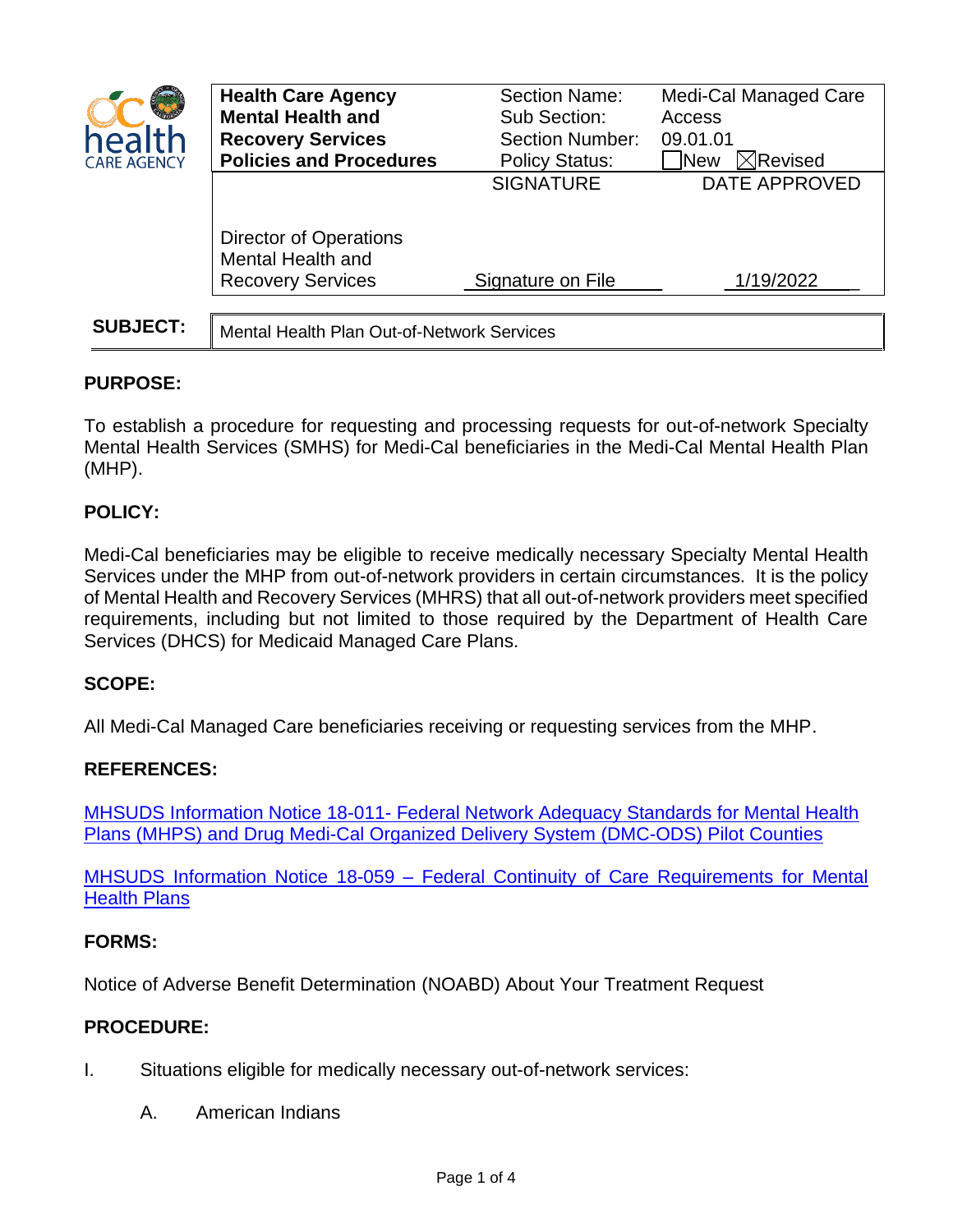- 1. It is required that American Indians be permitted to receive MHP services from an American Indian Health Facility if so desired.
- 2. American Indian Health Facilities shall not be required to contract to become an in-network provider with County.
- 3. There are no American Indian Health Facilities in Orange County.
- 4. Orange County shall invite, but not require, any American Indian Health Facilities that may open in Orange County to join the MHP.
- 5. American Indians wishing to receive services from an American Indian Health Provider may do so, whether or not that provider chooses to become part of the MHP network.
- B. Alternate Access Standards
	- 1. The MHP is required to provide services within established time and distance standards. When an area of the county does not fall within those standards, persons in the area that does not meet the standards may be approved (depending on any alternative standard that may be approved by DHCS) to receive out-of-network services from a non-network provider.
- C. Continuity of Care
	- 1. Beneficiaries with pre-existing provider relationships must be given the option to continue treatment with an out-of-network Medi-Cal provider or a terminated network provider.
	- 2. Continuity of Care arrangements shall not exceed 12 months in duration.
	- 3. Continuity of Care requirements apply to all Medi-Cal beneficiaries who are transitioning into the SMHS delivery system, as follows:
		- a) From Medi-Cal Fee-for-Service (FFS),
		- b) From one county MHP to another county MHP due to a change in the beneficiary's county of residence, or
		- c) From a Managed Care Plan (MCP) to an MHP.
	- 4. To be eligible for Continuity of Care arrangements, multiple criteria must be met, including:
		- a) A documented pre-existing relationship between the beneficiary and provider.
		- b) The provider is eligible under State Plan and State law.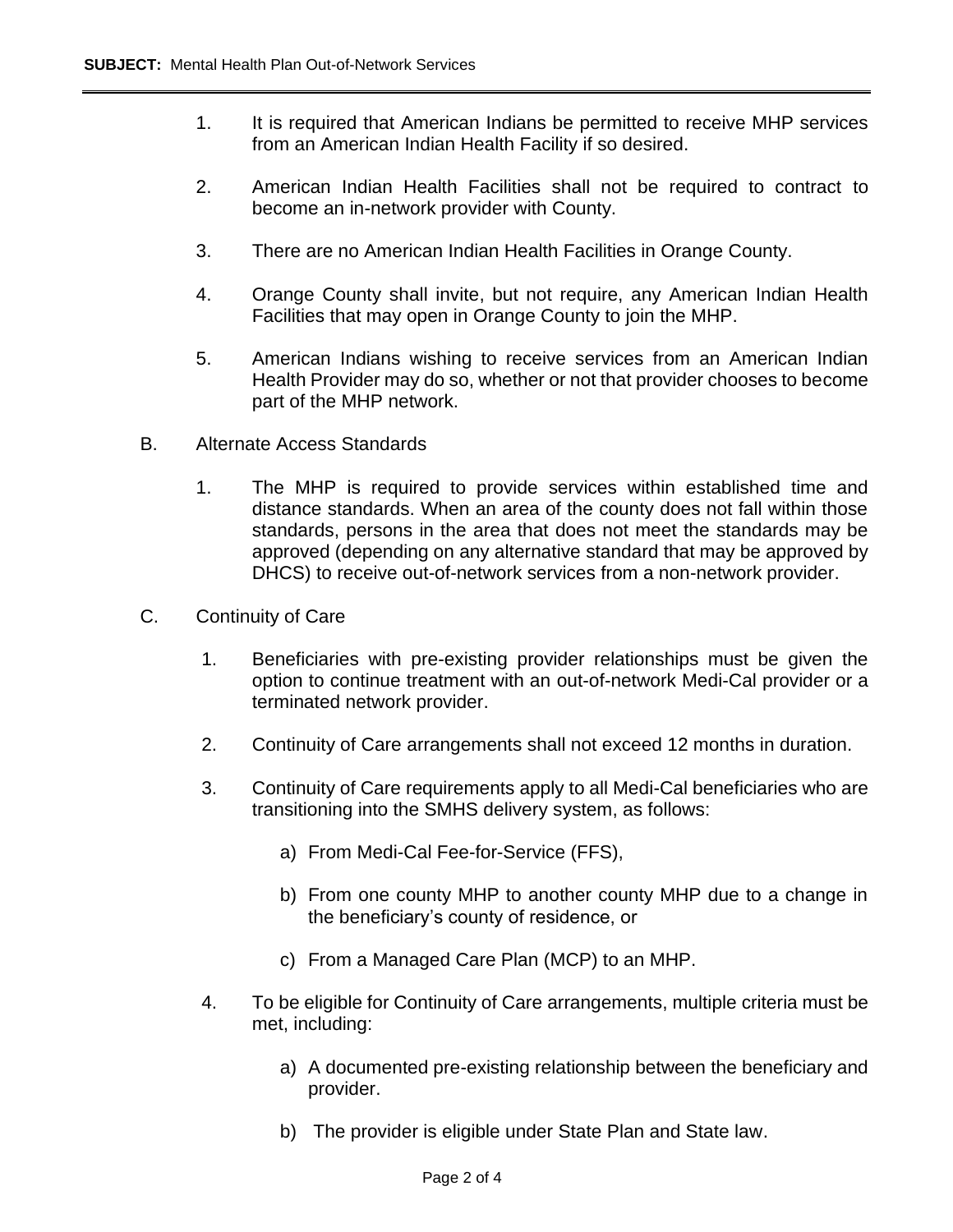- c) The provider agrees, in writing:
	- i) To be subject to the same contractual terms and conditions that are imposed upon currently contracting network providers.
	- ii) To comply with State requirements for SMHS, including documentation requirements.
- d) The provider supplies the MHP with all relevant treatment information, for the purposes of determining medical necessity.
- e) The provider is willing to accept the higher of either the MHP's provider contract rates for existing network providers or Medi-Cal FFS rates.
- f) The MHP has not documented disqualifying quality of care issues to the extent that the provider would not be eligible to provide services to any other beneficiaries of the MHP.
- D. Medically necessary services are not available/provided in network.
	- 1. When the MHP has made a determination that a requested service is medically necessary and authorized and these services are not available/provided in network.
- E. Direction by the Department of Health Care Services (DHCS)
	- 1. When the MHP has not met network adequacy standards set by DHCS, DHCS may directed the MHP to allow beneficiaries to use out of network providers.
		- a) Depending on the specific direction from DHCS that is in place at any given time, the requirement to allow out of network providers may apply to only a subset of the services provided by the MHP.
		- b) The Director of Authority and Quality Improvement Services may be consulted to determine what, if any, services fall into this out of network requirement at the time a request comes in.
- II. Request Processing Procedures
	- A. Requesting Approval:
		- 1. Request out-of-network services by:
			- a) For Children and Youth, call MHRS Children, Youth and Prevention (CYP) Administration at (714) 834-2125.